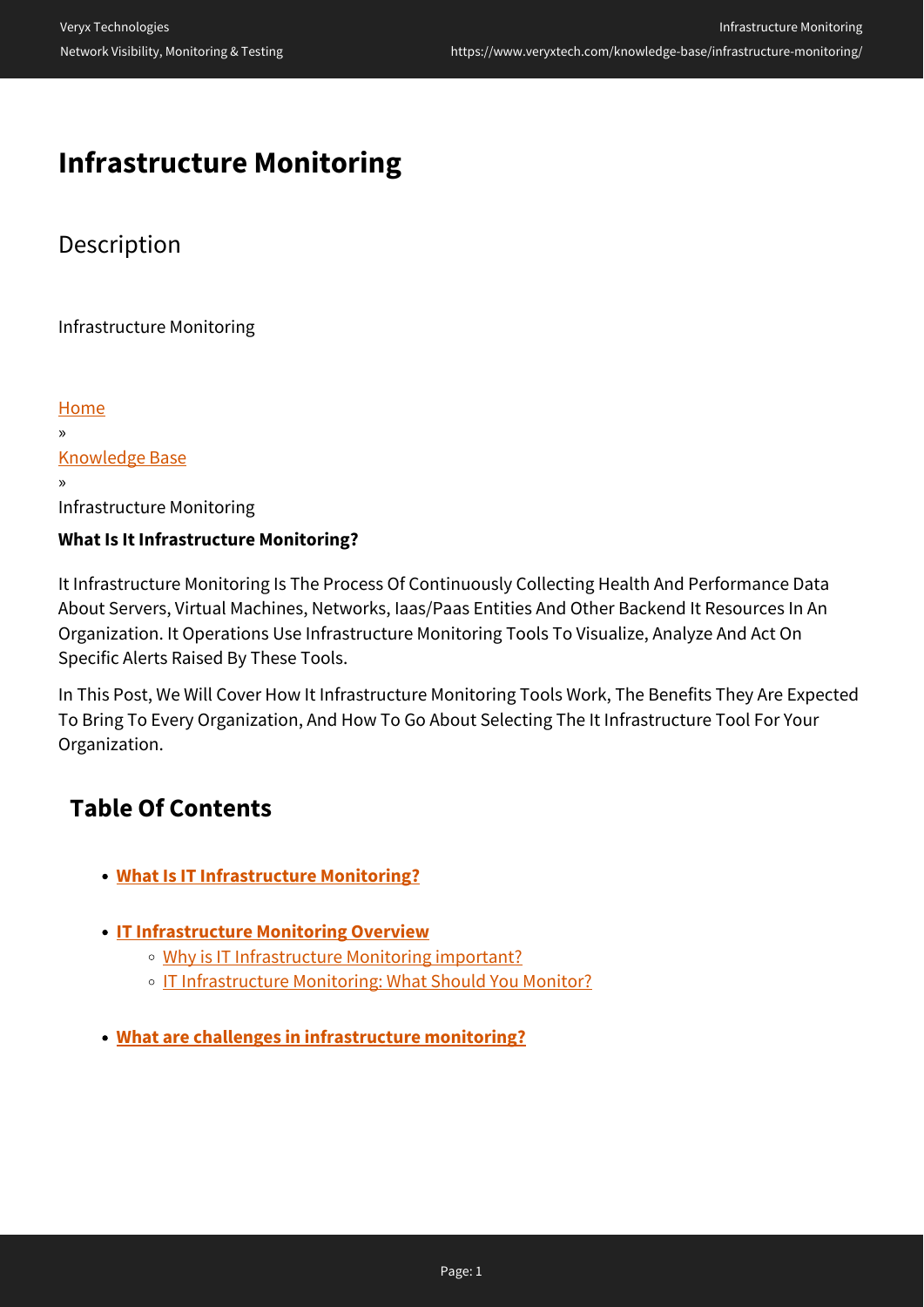- **[How to choose the best Infrastructure Monitoring Tool](https://www.veryxtech.com/knowledge-base/infrastructure-monitoring/#tools)**
- **[Conclusion](https://www.veryxtech.com/knowledge-base/infrastructure-monitoring/#conclusion)**

### **It Infrastructure Monitoring Overview**

#### **Why Is It Infrastructure Monitoring Important?**

Since It Infrastructure Is An Important Part Of Any Organization's Operation, It Is Vital To Monitor Their Health And Performance. For Example, If An Application Server Is Performing Poorly Or Experiencing Outages It Could Result In Employees Not Being Able To Perform Their Work. Or If A Server Is Encountering Disk Errors, Data May Be Getting Corrupted Or Lost.

The Purpose Of Infrastructure Monitoring Is To Observe All The Infrastructure Entities, So As To Provide Key Metrics To It Operation Teams About How They Are Performing. This Would Involve Checks To Verify Availability (Verifying Whether The Entities Are Alive And Reachable) And Measure Response Time (Ensuring That It Is Within Acceptable Limits), While Checking Other Parameters To Determine Whether Errors Are Occurring In Any Of Its Resources (Say In A Physical Server Whether There Are Too Many Disk Errors, Or The Cpu Temperature Is Going Too High). In The Process, Infrastructure Monitoring Can Also Help Predict Problems And Alert It Operations When Specific Parameters Are Exceeding Allowable Thresholds And Provide Alerts, For Example, When The Disk Is More Than 80% Full Or If Cpu Utilization Is Consistently Very High (Say Above 70%).

Since Infrastructure Monitoring Is Being Done On A Continuous Basis, It Is Also Feasible To Store Monitored Data, So That It Operations Can Go Back To Specific Periods To Time To Know When And How The Problem First Occurred. It Would Also Be Possible To Provide Analytics Of The Health And Performance Of Infrastructure Over A Given Period Of Time.

Infrastructure Performance Monitoring Enables It Operations To Predict Degradations And Other Performance Issues And Respond Quickly, In Order To Ensure That End User Experience Is Not Adversely Affected. Resource Utilization Monitoring Can Be Useful In Showing Where Upgrades Are Needed Enabling Better Capacity Management.

In Specific Industries Such As Financial Services And Healthcare, Governance And Compliance Are Important Concerns Since They Are Required To Commit To Providing An Agreed Level Of Uptime And Performance. There Could Be Contractual Penalties For Failures And Performance Issues.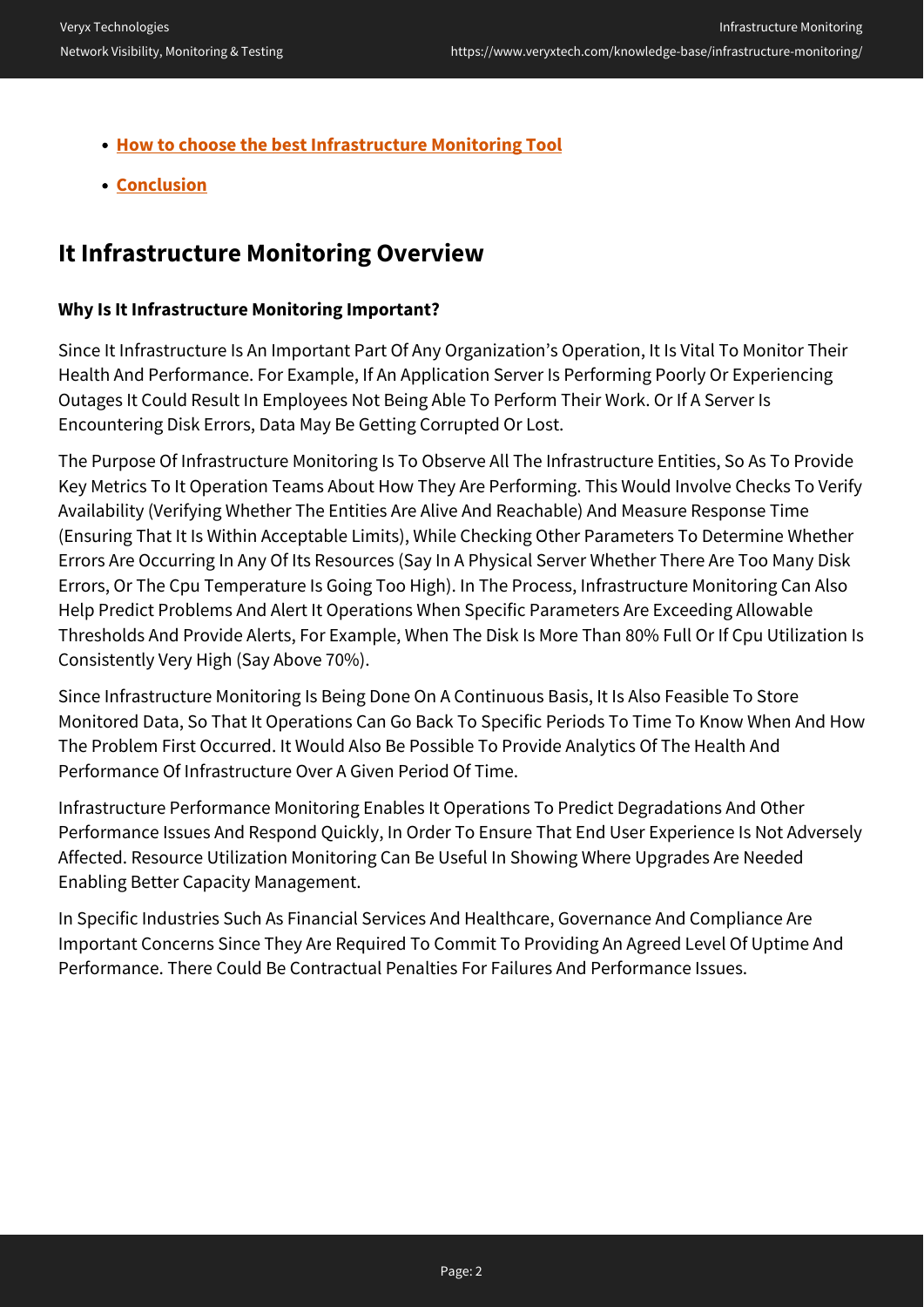#### **It Infrastructure Monitoring: What Should You Monitor?**

**Server Monitoring** Tools Essentially Collect Data From The Server Operating System Regarding Cpu, Memory, Hard-Disk, Etc. Abnormally High Cpu Temperature For Instance May Help Identify A Malfunctioning Fan That Is Causing A Server Or Computer To Overheat. In Case Of Virtual Machines And Public Cloud Based Virtual Machines, Which Are Software-Based The Parameters To Track Will Vary, But Include Metrics Related To The Virtual Cpu, Virtual Memory, Network Connectivity, Database Etc.

**Network Monitoring** Helps To Verify The Health And Performance Of An Organization'S Network (Lan And Wan). With It Infrastructure Monitoring Tools, The It Team Can Know The Data Transfer Rates And Other Quality Of Service Parameters (Delay, Delay Variation And Loss) That Are Being Experienced On The Network. Though All Tools Do Not Support Monitoring Of Wan Connections As Well, This Could Be Essential Requirements In Typical Organizations That Operate From Multiple Locations And Are Having A Remote Workforce.

**Application Health Monitoring** Is Another Important Requirement Of It Infrastructure Monitoring. Software Applications Whether Deployed On Cloud Or On Servers On-Premise, May Be Used By Employees Or By Customers Of The Business And Will Be Often Considered Business Critical.

**Remote User Device Monitoring** Has Become Relatively Important In The Post-Covid Era, Since A Large Majority Of Organizations' Workforce Is Working From Remote Locations Or Working From Home. Though Traditional View Of It Organizations May Not Be To Treat User Workstations As Part Of The It Infrastructure, It Has Become Essential In Today's Distributed Environment To Ensure Productivity Of The Remote Workforce.

#### **What Are The Challenges In Infrastructure Monitoring?**

It Operations In Most Organizations Are Typically Occupied With Day-To-Day Activities Required To Administer And Keep All Their Servers And Applications Running. Their Key Focus Would Primarily Be To Ensure Uninterrupted Availability Of Resources Required For Optimal User Experience. This Involves Ensuring Uptime And Reliability, Reliable Performance, And Error-Free Operation.

At A Typical Organization Therefore, It Operations Would Be Involved In Periodic Monitoring Of Infrastructure, Apart From Installation Of Software Updates, Setup Of New Systems, As Well As Problem Troubleshooting. It Typically Also Includes Provisioning And Capacity Planning To Ensure There Are Sufficient Resources To Meet Upcoming User Requirements.

Thus, Typical Challenges In Performing The Above Tasks Include:

Diversity of platforms and environment –hardware platforms, operating systems and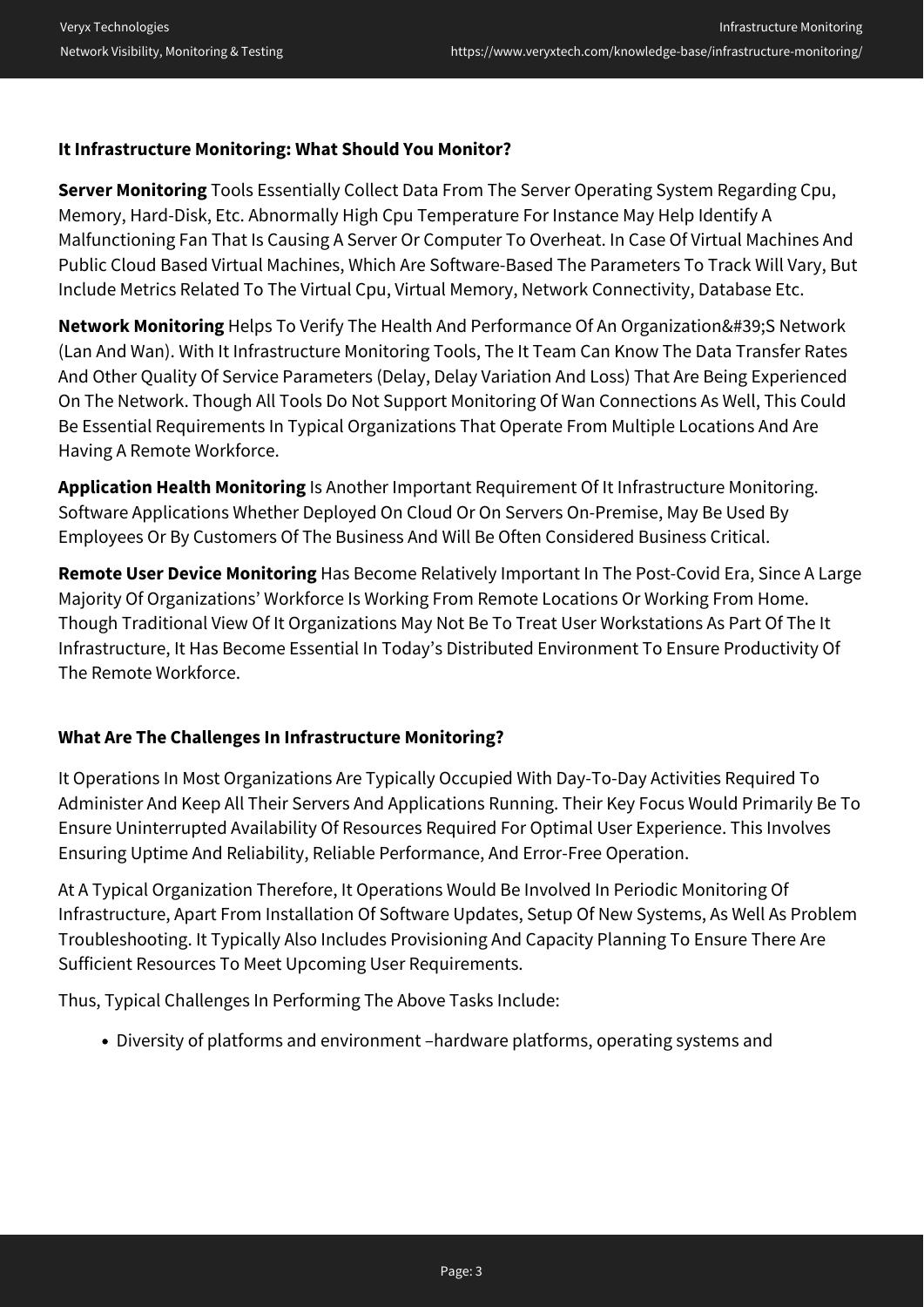applications, means that expertise is distributed and teams are leaner

- Managing hybrid environments on-premises and cloud-based
- Digital transformation and migration support can take up a large chunk of effort and time
- IT teams may have minimal or no bandwidth to monitor the performance of infrastructure and have to use multiple tools with increased reliance on automation
- IT teams lack expertise for troubleshooting and performing root cause analysis (RCA)

#### **How To Choose The Best Infrastructure Monitoring Tool**

**Ease Of Use:** Does The Tool Provide An Intuitive User Interface That Makes It Easy To Monitor Events, Perform Triage, And React To Problems Quickly?

**Breadth Of Coverage:** Does The Tool Have An Out-The-Box Support For All Infrastructure Types – Hardware, Software, Network Etc. On-Premises And In Cloud) That Your Organization Uses Or Will Plan To Use In Future?

**Intelligent Alert Management:** Is It Possible To Set Up Thresholds Such That Multiple Alerts Are Avoided? How Are Alerts Delivered? Can The Alerts Be Received On Itsm Tools Deployed In The Organization?

**Critical Server Monitoring:** Is It Possible To Monitor Specific Servers Or Applications Which Are Considered Mission-Critical, At Higher Granularity And Accord Higher Priority While Triaging.

**Root Cause Analysis (Rca) Capabilities:** Does The Tool Automatically Include Context And Provide Correlation Capabilities (With Ai/Ml Or Without) To Help Trouble-Shoot Problems Quickly?

**Flexibility For On-Premises Or Cloud Licensing:** Does The Tool Provide Support For The Type Of Deployment That Your Organization Needs?

**Support Policy:** What Types Of Support Options Are Available And Are They Aligned To Your Organizational Needs And Expectations?

## **Conclusion**

It Infrastructure Monitoring Is Fundamental To The It Operations Of Any Organization. While There May Be Specific Compliance Requirements For Specific Market Segments Such As Financial, Healthcare Etc., Ensuring Effective It Governance Becomes Key To Any Forward-Thinking Organization. Today's Digital Businesses Encounter A Rapidly Changing Technology Landscape. Hence They Will Need To Rely On It Operations Teams Who Are Equipped With The Best Possible Tools To Proactively Ensure That The It